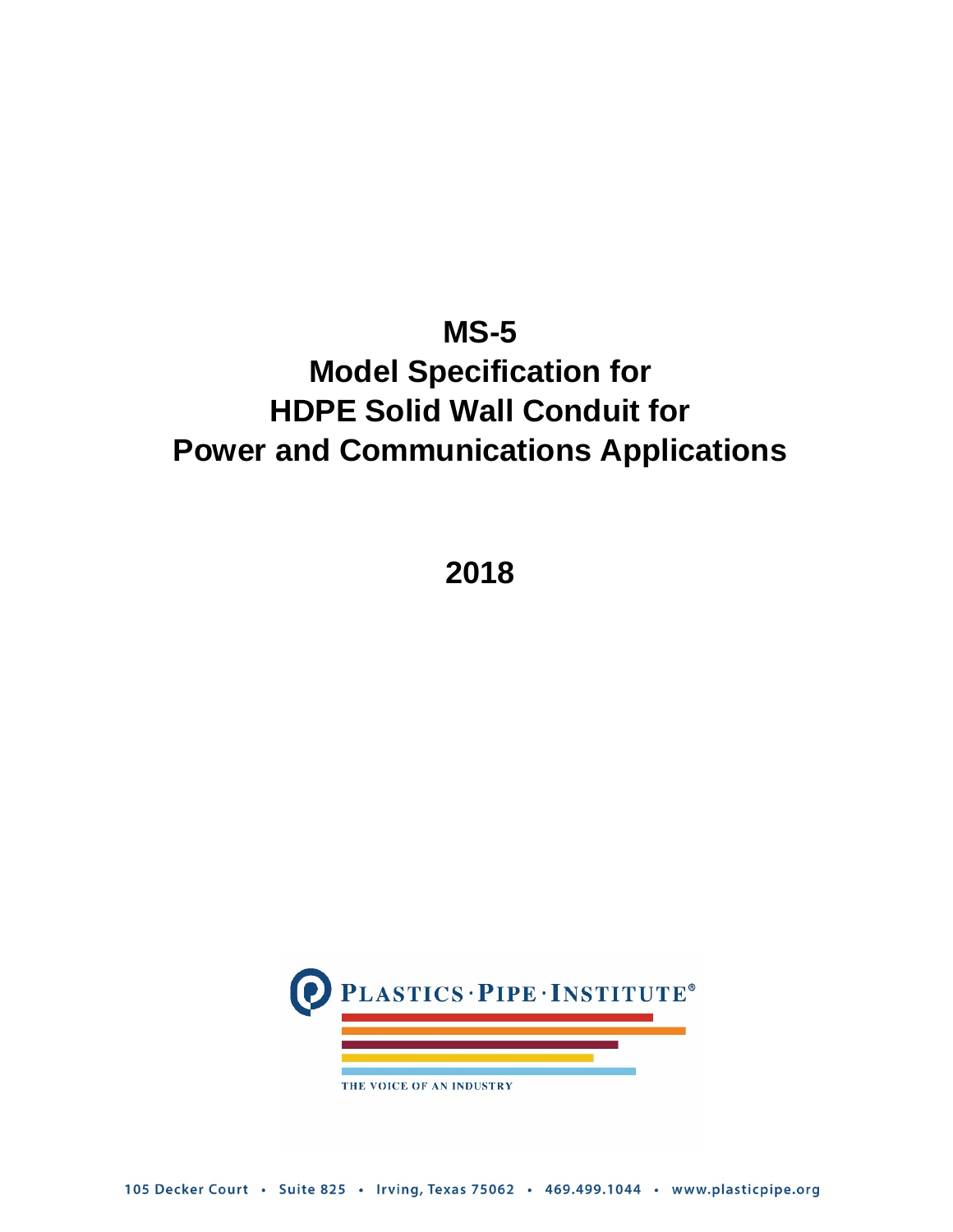### **Foreword**

#### **MODEL SPECIFICATION FOR HDPE SOLID WALL CONDUIT FOR POWER AND COMMUNICATIONS APPLICATIONS**

The Plastics Pipe Institute (PPI) has prepared this model specification as a service to its members and the industry. It is offered for use as a starting point and guide in developing appropriate final specifications suited to a particular project's needs.

The information in this model specification is offered in good faith and believed to be accurate at the time of its preparation, but is offered "as is" without any express or implied warranty, including WARRANTIES OF MERCHANTABILITY AND FITNESS FOR A PARTICULAR PURPOSE. Any reference to or testing of a particular proprietary product should not be construed as an endorsement by PPI, which does not endorse the proprietary products or processes of any manufacturer. Industry members in fulfilling their own compliance responsibilities offer the information in this model specification for consideration. PPI assumes no responsibility for compliance with applicable laws and regulations.

PPI intends to revise this model specification from time to time, in response to comments and suggestions from users of the report. Please send suggestions of improvements to PPI. Information on other publications can be obtained by contacting PPI directly or visiting the web site.

The Plastics Pipe Institute, Inc.

<https://plasticpipe.org/>

This Model Specification was first issued in 2008 and was revised in April 2018.

© 2018 The Plastics Pipe Institute, Inc.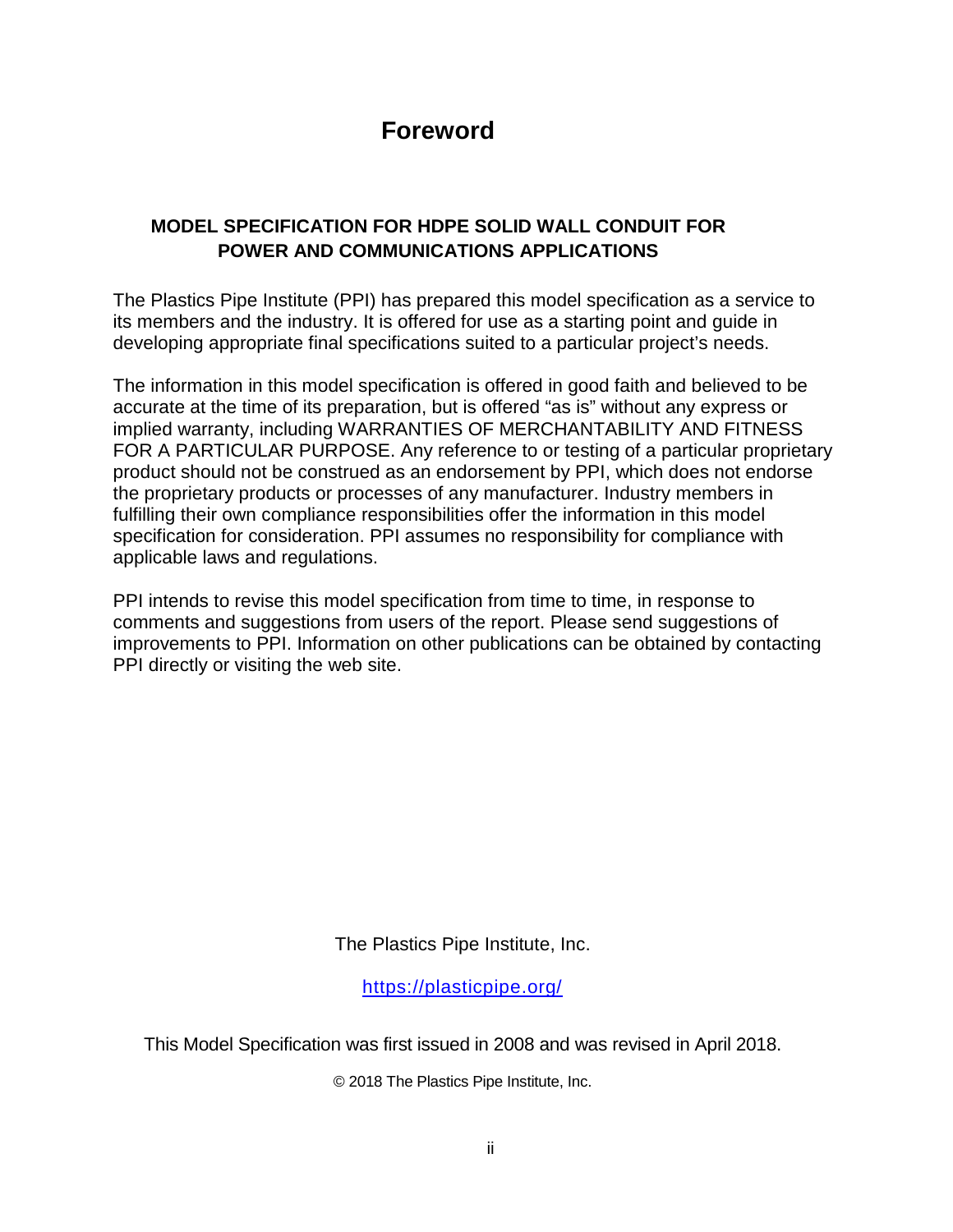#### **MODEL SPECIFICATION FOR HDPE SOLID WALL CONDUIT FOR POWER AND COMMUNICATIONS APPLICATIONS**

- **NOTICE**: This publication is intended for use as a guide to support the designer of HDPE conduit systems, but it should not be used in lieu of the advice of a professional engineer. The Plastics Pipe Institute (PPI) has made every reasonable effort to ensure the accuracy of this publication, but it may not provide all necessary information, particularly with respect to special or unusual applications. This publication may be changed from time to time without notice. Visit **[https://www.plasticpipe.org](https://www.plasticpipe.org/)** for the most current edition.
- **Note 1**: The user may choose to adopt part or all of this Model Specification. However, users should ensure that all parts which are used are appropriate for the intended purpose. See Notice above.
- **Note 2**: Users should review PPI TN-50 "Guide to Specifying HDPE Conduit" for more information about conduit products and the standards listed within this Model Specification, as well as other information, such as HDPE conduit guidelines. TN-50 also includes an easy-to-follow flow chart to help guide users in selecting the most appropriate specification for various applications.

#### 1.0 GENERAL TERMS AND CONDITIONS

#### 1.1. Scope:

This specification covers requirements for coilable solid wall high-density polyethylene (HDPE) conduit, innerduct, and duct ("conduit") for power and communications applications. Applications include telecom, SCADA command and control, highway lighting, Intelligent Transportation Systems (ITS), and underground utilities. Installation types include plowing, trenching, and horizontal directional drilling (HDD).

#### 1.1.1. Configurations:

This specification applies to solid wall high-density polyethylene (HDPE) conduit delivered in coils or straight lengths.

#### 1.2. Engineered and Approved Plans:

When required by regulations and codes, power and communications conduit installation and construction shall be performed in accordance with engineered construction plans for the work prepared under the direction of a Professional Engineer.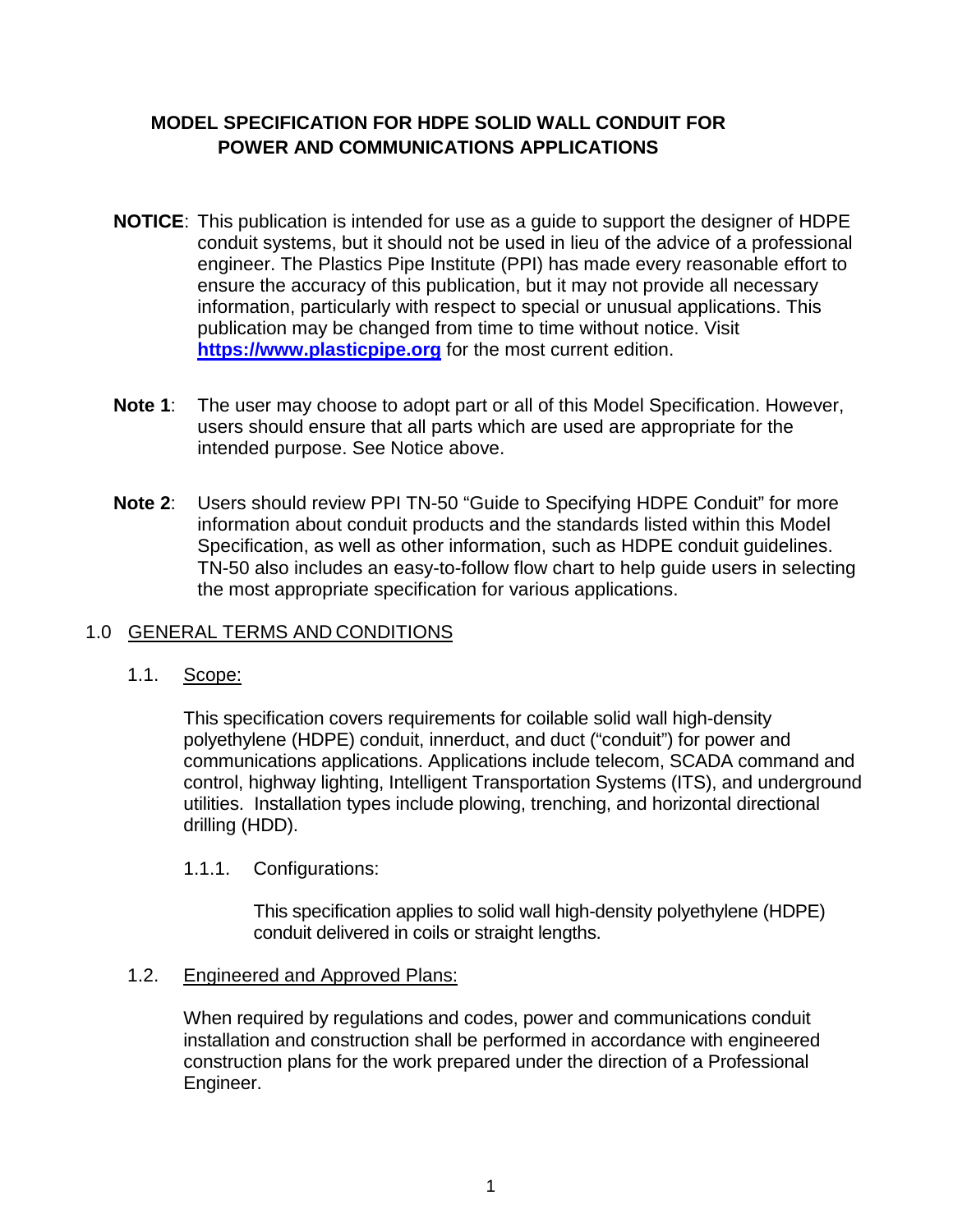#### 1.3. Referenced Standards:

Where all or part of a national or international standard specification (e.g. ASTM, ANSI, CSA, NEMA, UL) is incorporated by reference in these Specifications, the reference standard shall be the latest edition and revision.

#### 1.4. Licenses and Permits:

A licensed and bonded General Contractor or Electrical Contractor shall perform all power and communications conduit construction work. The Contractor shall secure all necessary permits before commencing construction.

#### 1.5. Inspections:

All work shall be inspected by an Authorized Representative of the Owner who shall have the authority to halt construction if, in the representative's opinion, these specifications or standard construction practices are not being followed. Whenever any portion of these specifications is violated, the Project Engineer or his Authorized Representative shall, by written notice, order further construction to cease until all deficiencies are corrected. A copy of the order shall be filed with the Contractor's license application for future review. If the deficiencies are not corrected, performance shall be required of the Contractor's surety.

#### 2.0 HIGH DENSITY POLYETHYLENE SOLID-WALL CONDUIT

#### 2.1. Qualification of Manufacturers:

The conduit manufacturer shall be capable of producing and assuring the quality of the conduit required by the appropriate industry standard specifications listed in section 2.3.

The conduit manufacturer shall have a documented quality management system that defines product specifications, manufacturing procedures, and quality assurance procedures that assure conformance with customer and applicable regulatory requirements.

#### 2.2. Approved Manufacturers:

Manufacturers that are qualified and approved by the Project Engineer are listed below. At the discretion of the Project Engineer, products from unapproved manufacturers may be submitted for approval.

(Insert Company Name and Address of approved suppliers.)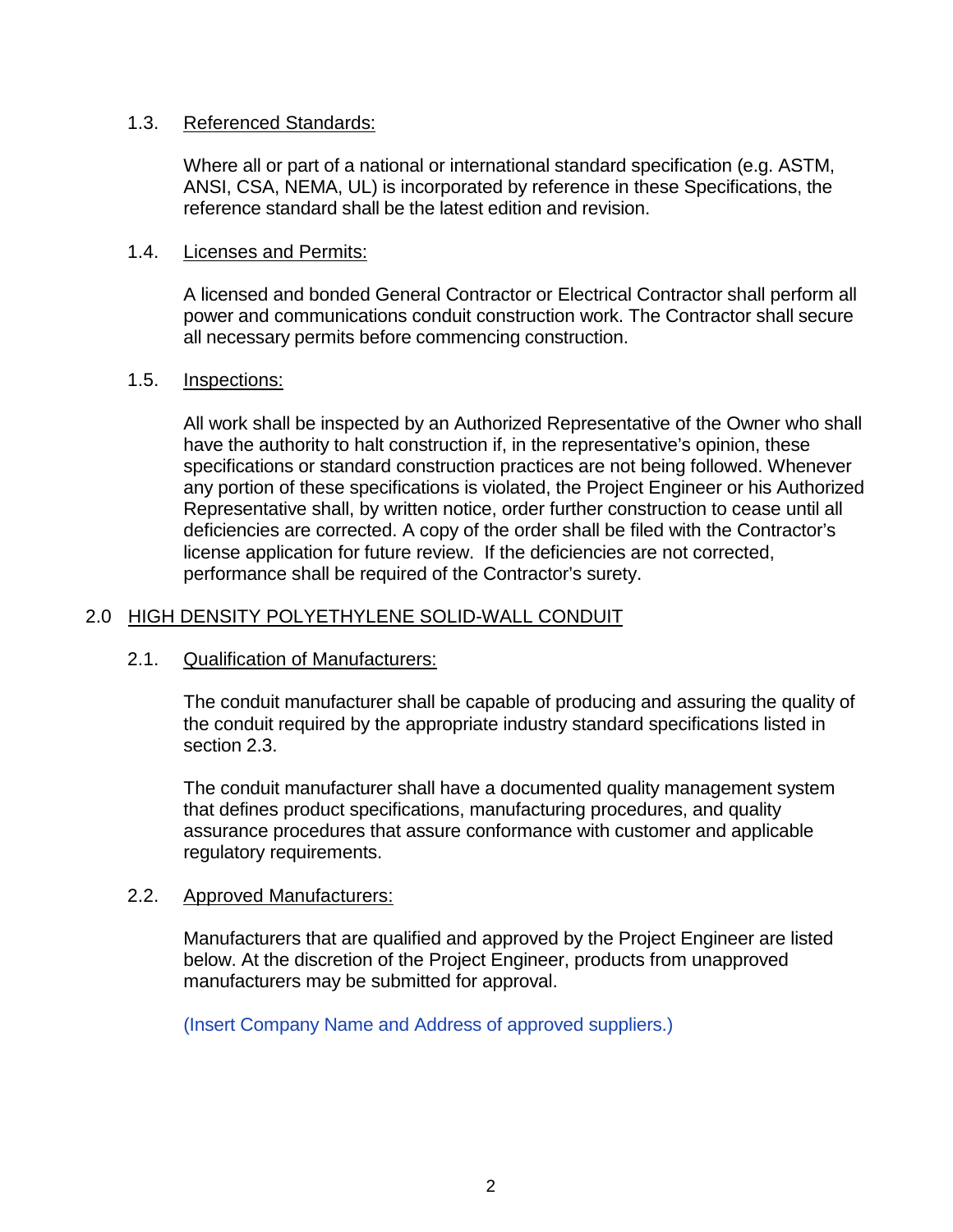#### 2.3. Materials:

Compounds used for the manufacture of polyethylene conduit shall be high-density polyethylene of minimum cell class 334480C or E, as per ASTM D3350, in accordance with the appropriate industry standard specification listed below (*see Section 5.0 for details on reference standards and specifications*)

- 2.3.1. ASTM F2160
- 2.3.2. ASTM D3485\*
- 2.3.3. CSA C22.2 No. 327
- 2.3.4. NEMA TC 7
- 2.3.5. UL 651A
- 2.3.6. UL 1990\*

\* Standard Specifications for Cable in Conduit

- 2.3.7. Only UV-stabilized materials, in accordance with ASTM D3350, shall be used for above-ground applications.
- **Note 3:** Users should review PPI TN-50 "Guide to Specifying HDPE Conduit" to select the applicable product standard to ensure correct specification of material properties (e.g. ASTM F2160 for fiber optic communications applications). See also Note 1.
	- 2.4. Size and Dimensions:

HDPE conduit shall be manufactured to the dimensions and requirements of the applicable product standard, such as those listed in section 2.3.

- 2.4.1. Other sizes and requirements shall be acceptable by advance mutual agreement between the customer (Owner, Purchaser, or Project Engineer as appropriate) and the manufacturer.
- **Note 4**: Specifier and Purchaser shall select the correct product trade size, wall type (e.g. SDR, SIDR, true-size), color (e.g. stripes, full wall, coextruded), maximum reel size, and length.
	- 2.5. Ovality:

Ovality of nominal size 2 and smaller conduit shall not exceed 7% after removal from the coil. Coiled conduit larger than nominal size 2 through 3 shall not exceed 10% ovality after removal from the coil. Ovality in coiled nominal size 4 and greater diameter conduit is largely a packaging condition; greater than 15% ovality shall be corrected in the field by processing the roundable conduit through re-rounding and straightening equipment during installation.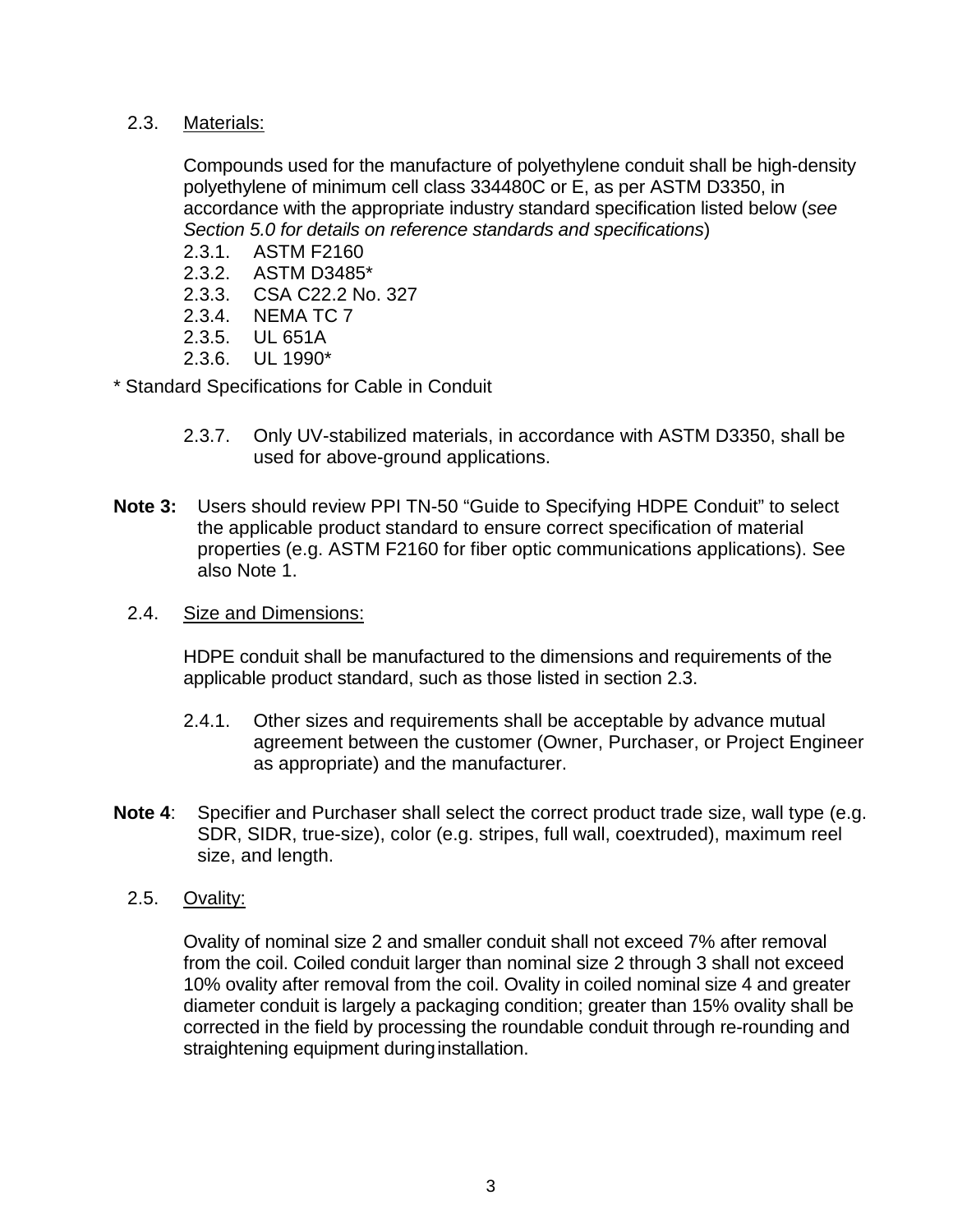#### 2.5.1. Calculate the percent Ovality as follows:

#### % Ovality = (Maximum OD – Minimum OD) x 200 / (Minimum OD + Maximum OD)

2.5.2. Straight lengths of conduit shall have ovality of 5% or less.

#### 2.6. Colors:

For buried (below–ground) use, solid wall colors or a permanent color identification shall be available either as stripes or as a coextruded skin. The color layer of the stripes or coextruded skin shall be permanently bonded to the main body and exhibit the same chemical and mechanical properties as the underlying material. Colored conduit shall maintain its color for a period of one (1) year when stored outside, or as otherwise agreed to by the specifier and producer.

Striped conduit shall have a minimum of three (3) equally spaced stripes of sufficient width and color intensity to be easily distinguished from a distance of 10 feet (3 m) and from any angle.

#### 2.6.1. **Solid yellow or black with yellow stripes shall not be used for identification of conduit due to risk of misidentification with gas pipe**.

#### 2.7. Friction Reduction:

Friction reduction, if required, shall be available in the form of lubrication or interior ribbing, or both, as specified by the customer. Ribbing shall not be sharp or severe.

Factory pre-lubrication shall be performed with materials or agents that provide a stable treatment and result in a dynamic coefficient of friction less than or equal to (≤) 0.20, when tested in accordance with Telcordia (Bellcore) GR-356-CORE, section 4.2.5. Lubricants shall be chemically compatible with both conduit and cable jacket materials.

#### 2.8. Pull Media:

Pull media, if required, shall be available pre-installed into the conduit. Media shall consist of high tensile fiber tapes or rope. Tapes shall be pre-lubricated and shall include sequential length marks. Sufficient slack shall be available in the tapes to prevent binding when unwinding the conduit from the coil.

**Note 5**: Pull media (tape or rope) is available in numerous tensile strength ratings. Specifiers should indicate the tensile strength that is required, in units of pounds of tensile strength.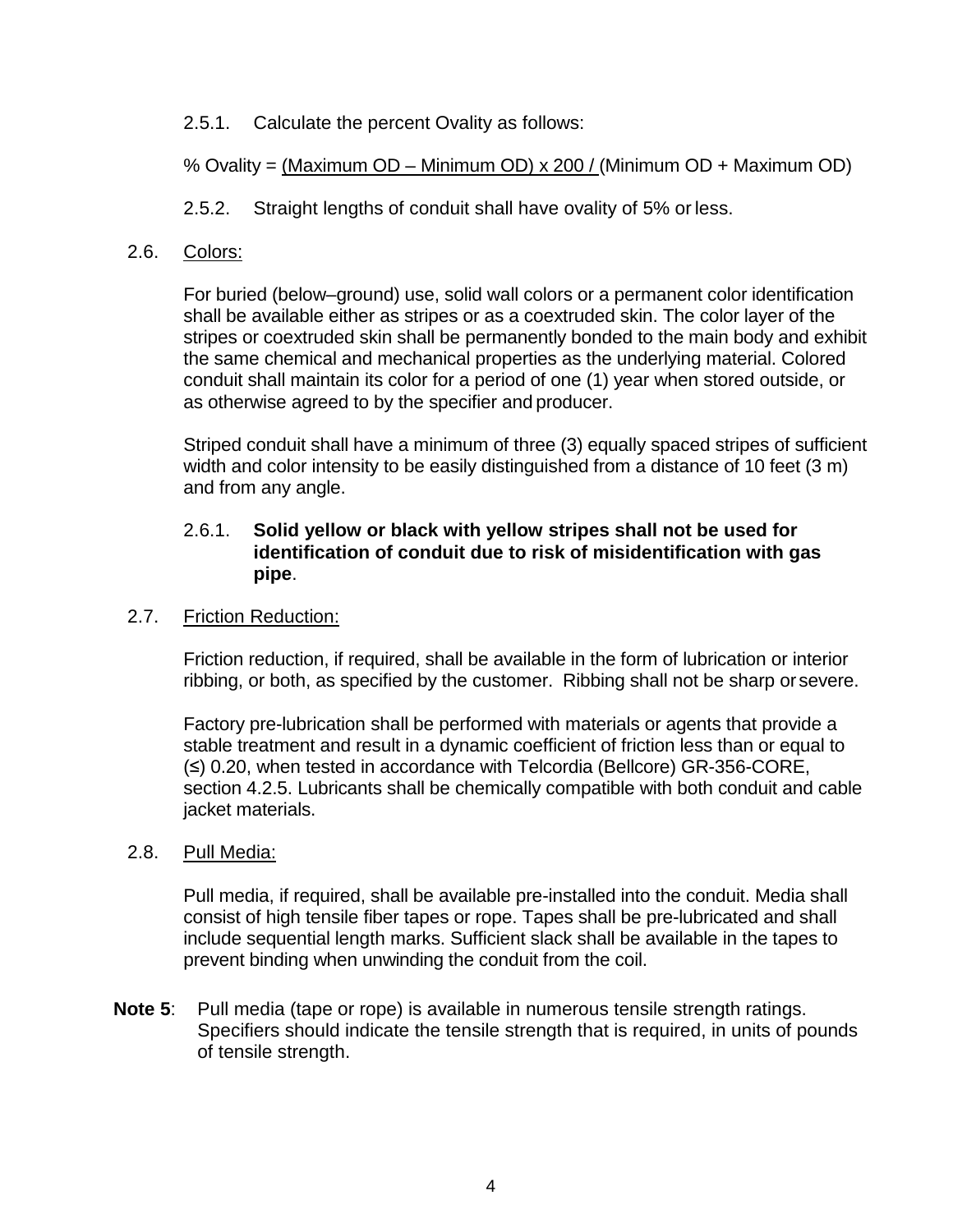#### 2.9. Markings:

Conduit shall be marked in accordance with the appropriate industry standard specification.

#### 2.10. Compliance Tests:

In case of conflict with Manufacturer's certifications, the Contractor, Project Engineer, or Owner may request retesting by the Manufacturer or have retests performed by an outside testing service. All retesting shall be at the requestor's expense and shall be performed in accordance with the appropriate industry standard specification.

- 2.10.1. Standard testing requirements are those noted in the appropriate industry standard specification and include dimensional evaluation, elongation at break, and low-temperature impact.
- 2.10.2. When specified in the purchase order or contract, a manufacturer's certification shall be furnished to the purchaser stating that the conduit was manufactured, sampled, tested, and inspected in accordance with the appropriate industry standard specification and found to meet the requirements.

#### 3.0 JOINING

#### 3.1. Methods:

HDPE conduit shall be joined by the methods listed within this section. Couplers shall be selected in consideration of installation requirements, such as tensile loads encountered during horizontal directional drilling (see 4.3). The coupling manufacturer's recommendations shall be observed when making mechanical connections.

#### 3.2. Mechanical Couplings:

Mechanical couplings, such as those in accordance with ASTM F2176, may be used.

**Note 6**: Numerous styles of couplers are available with varying levels of performance related to tensile strength, internal pressure capability, and external pressure capability (water-tightness). Specifiers should indicate the performance that is required to ensure satisfactory performance.

#### 3.3. Mechanical Joint Adapters:

Mechanical joint adapters, transition fittings, grooved couplings, threaded couplings, and compression couplings may be used.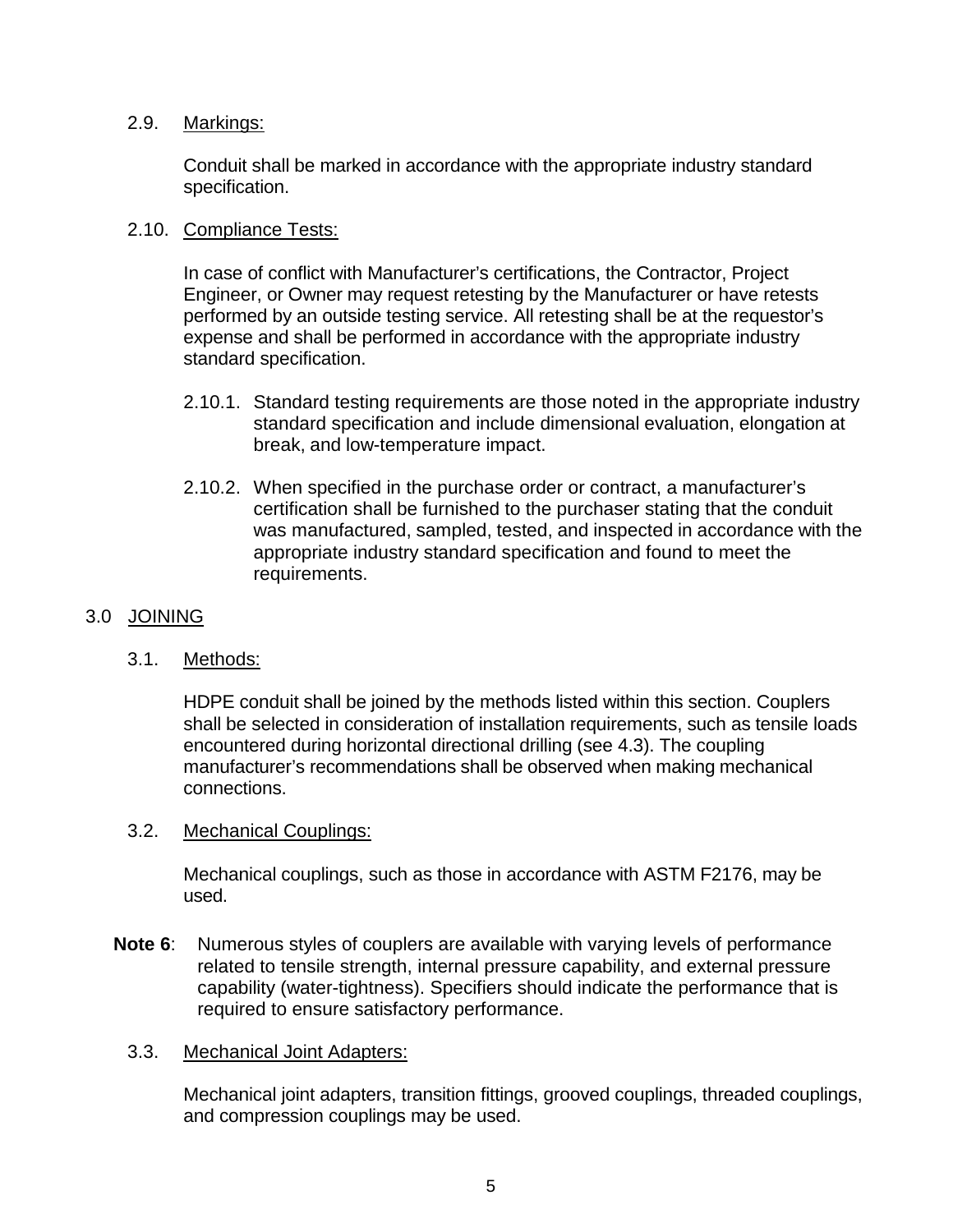#### 3.4. Fusion Type Fittings:

Butt fusion, socket fusion and electrofusion fittings may be used.

- 3.4.1. Butt-type heat fusion fittings shall comply with ASTM D3261.
- **Note 7:** In butt-fusion joints, internal beads will reduce the inside diameter, and potential restrictions must be considered when installing cables.
	- 3.4.2. Socket-type heat fusion fittings shall comply with ASTM D2683.
	- 3.4.3. Butt fusion and socket fusion fittings for HDPE conduit shall be installed in accordance with ASTM F2620 and the instructions of the conduit and fitting manufacturers.
	- 3.4.4. Electrofusion-type fittings shall comply with ASTM F1055.
	- 3.4.5. Electrofusion fittings for HDPE conduit shall be installed in accordance with the instructions of the conduit and fitting manufacturers.
	- 3.5. Welding:

Extrusion welding and hot gas welding shall not beused.

#### 4.0 CONSTRUCTION AND INSTALLATION

4.1. General:

Conduit sizing and placement shall be consistent with the recommendations provided by the *PPI Handbook of Polyethylene Pipe,* Chapter 14 "Polyethylene Duct and Conduit" and with NEMA TCB 4 *Guidelines for the Selection and Installation of Smooth-Wall Coilable High-Density Polyethylene (HDPE) Conduit*.

#### 4.2. Underground Installation:

Underground installations using open-cut and burial techniques shall be performed in accordance with ASTM Standard Guide F1668 or as specified by the Project Engineer. The contractor shall observe all appropriate safety requirements in accordance with local, state and federal codes and regulations, such as OSHA trenching and excavation safety requirements in 29 CFR 1926.651 and 1926.652.

#### 4.3. Horizontal Directional Drilling (HDD):

HDD applications are to be performed as specified by the Project Engineer and in accordance with ASTM Standard Guide F1962, PPI TR-46 *Guidelines for Use of Mini-Horizontal Directional Drilling for Placement of High-Density Polyethylene Pipe*, and *Mini Horizontal Directional Drilling Manual* published by the North American Society of Trenchless Technology (NASTT).